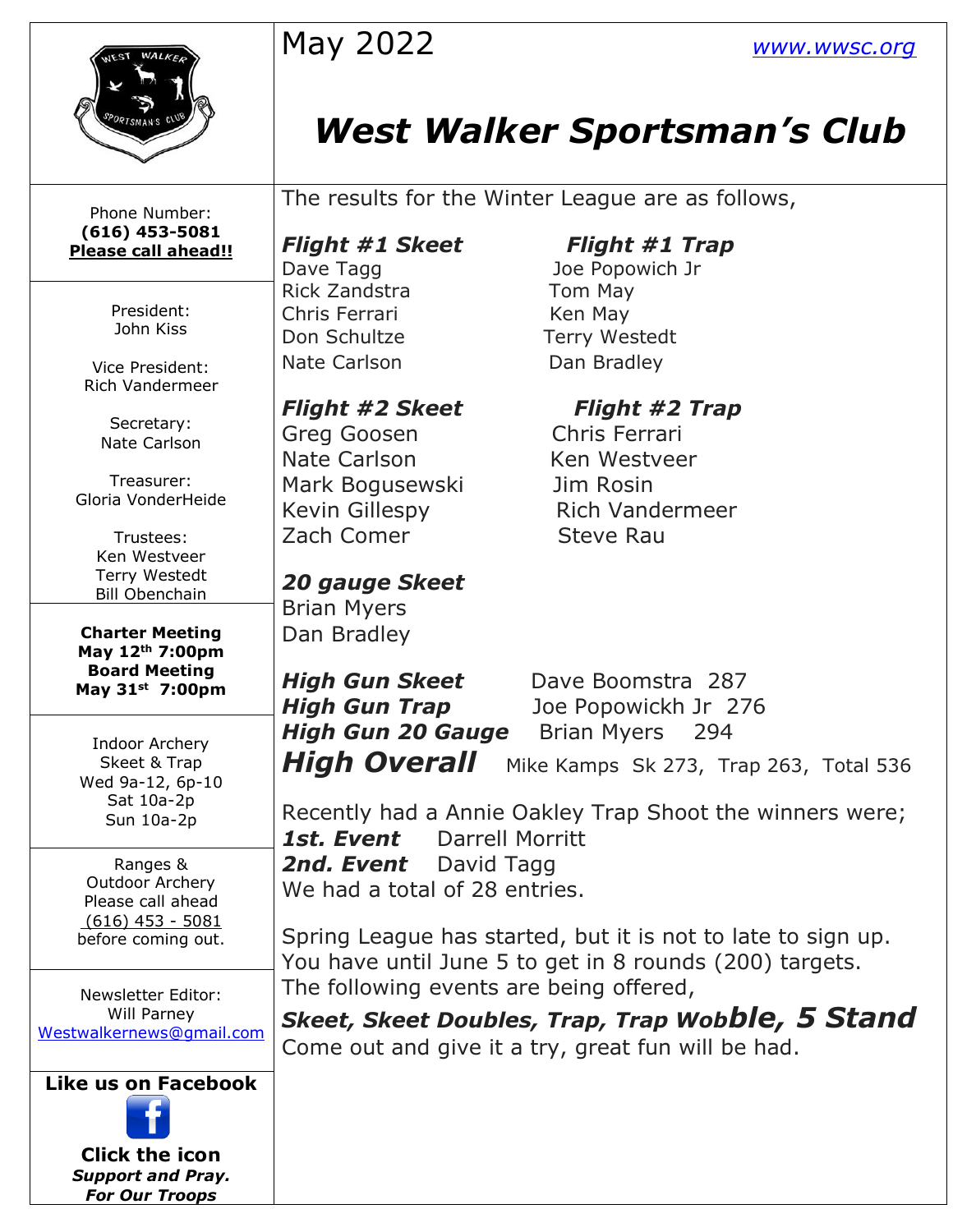### **NEED Volunteers to be trained as Range Monitors.**

WWSC is seeking members to serve flexible shifts, typically 4 to 5  $\frac{1}{4}$  hrs Please contact Jeff Reynolds (616)710 1280 Email; [wwsc.range.monitor@gmail.com](mailto:wwsc.range.monitor@gmail.com) if you are interested.

#### **Range Monitors receive:**

1% discount toward membership renewal for each hour served.  ${60 \text{ hrs. served}}$ ; approximately one shift / month = 60% discount} Personal use of indoor pistol range for serving two or more shifts per month. **Call 616-453-5081 to CONFIRM the ranges are open**



**Hours vary month to month\* May 1 – 15 M-S: 9:00am – 7:00pm Sundays: 10am – 7:00pm May 16-28 M-S: 9:00 -7:00pm**

**Sundays 10am-7:00pm [Link for range rules](http://www.wwsc.org/img/ranges/RangeRules.pdf)**

## **Like us on Facebook**



# **Clic[k th](http://commons.wikimedia.org/wiki/file:facebook_shiny_icon.svg)e icon**

### **SOLD OUT -- 2022 Big Gun Raffle Winners—SOLD OUT**

| Jan        | CZ 612 Field 12ga Semi Auto Shotgun 28"           | #21 Adoloph Perales   |
|------------|---------------------------------------------------|-----------------------|
| Feb        | <b>Hi-Point 9mm Carbine</b>                       | #181 John Heyt        |
| Mar        | Taurus 605 .357 Mag 2" 5 Shot                     | #043 Todd Staskiewicz |
| Apr        | <b>Ruger American Predator 6.5 Creedmoor</b>      | #043 Todd Staskiewicz |
| May        | Springfield XD 3" 9mm 16 shot                     |                       |
| Jun        | <b>Ruger American Ranch 350 Legend</b>            |                       |
| Jul        | Smith & Wesson M&P Shield 2.0 9mm                 |                       |
| Aug        | Smith & Wesson M&P 9mm SHIELD PLUS                |                       |
| <b>Sep</b> | Glock 17 Gen5 9mm                                 |                       |
| <b>Oct</b> | Tikka T3x Hunter 308 FB SS                        |                       |
| <b>Nov</b> | Browning X-Bolt Hell's Canyon 7mm Rem Mag         |                       |
| <b>Dec</b> | Browning Cynergy CX 12ga 30" with Adjustable Comb |                       |